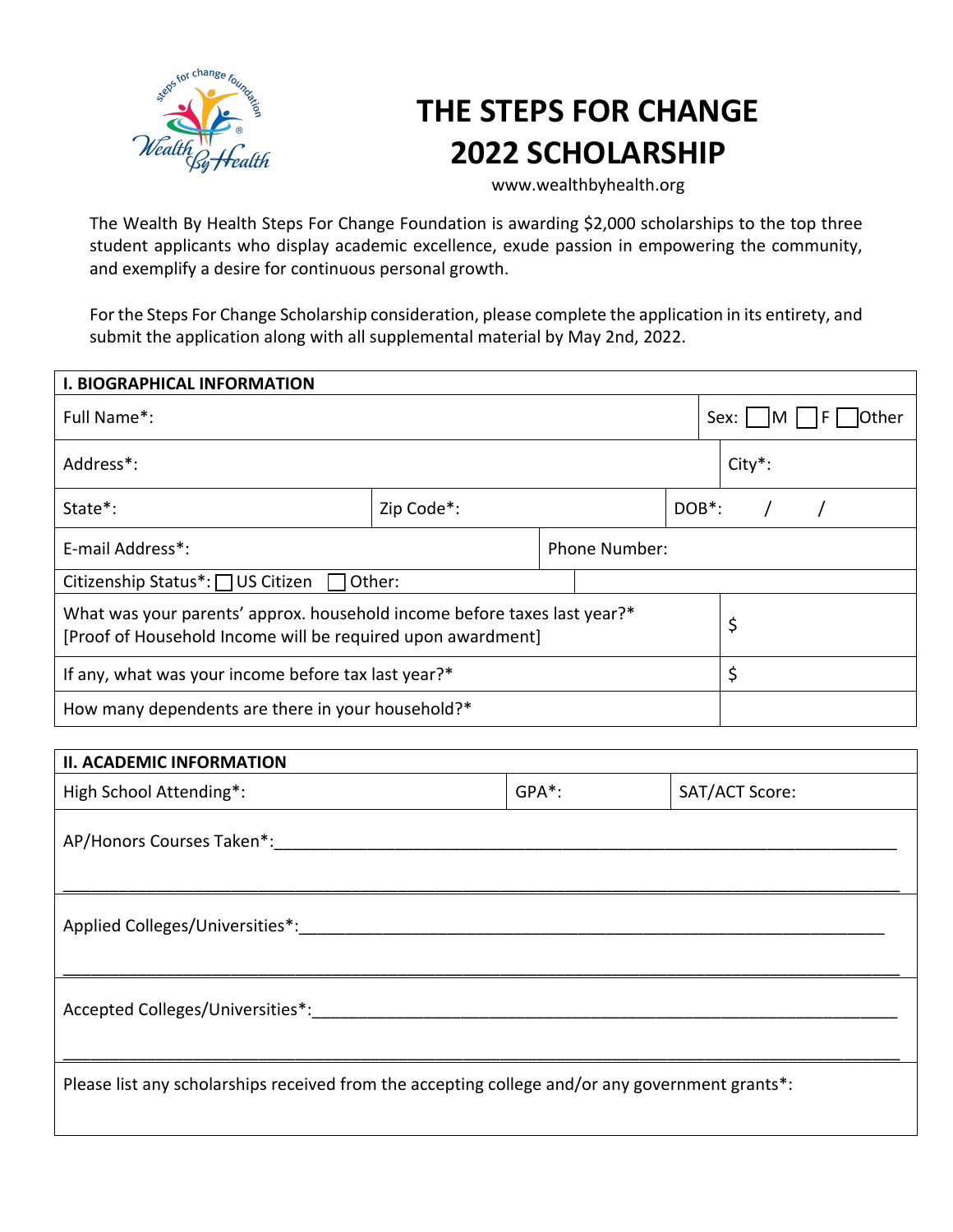| <b>III. SCHOOL &amp; COMMUNITY ACTIVITIES</b>                      |                                                                                                                                                                                                                     |
|--------------------------------------------------------------------|---------------------------------------------------------------------------------------------------------------------------------------------------------------------------------------------------------------------|
|                                                                    | Please list all school organizations involved, your position, your role, and the years of participation.                                                                                                            |
| List in descending order of significance*.                         | <u> 1980 - Johann John Stein, markin fizik eta idazleari (</u>                                                                                                                                                      |
|                                                                    |                                                                                                                                                                                                                     |
|                                                                    |                                                                                                                                                                                                                     |
|                                                                    |                                                                                                                                                                                                                     |
|                                                                    |                                                                                                                                                                                                                     |
|                                                                    |                                                                                                                                                                                                                     |
|                                                                    |                                                                                                                                                                                                                     |
|                                                                    |                                                                                                                                                                                                                     |
|                                                                    |                                                                                                                                                                                                                     |
|                                                                    | Please list three volunteer activities and community involvement outside of school. List in descending order of<br>significance the activities, your role, dates of participation, and the number of hours active*. |
|                                                                    |                                                                                                                                                                                                                     |
|                                                                    |                                                                                                                                                                                                                     |
|                                                                    |                                                                                                                                                                                                                     |
|                                                                    |                                                                                                                                                                                                                     |
|                                                                    |                                                                                                                                                                                                                     |
|                                                                    |                                                                                                                                                                                                                     |
| List any awards, scholarships, or recognitions you have received*: |                                                                                                                                                                                                                     |
|                                                                    |                                                                                                                                                                                                                     |
|                                                                    |                                                                                                                                                                                                                     |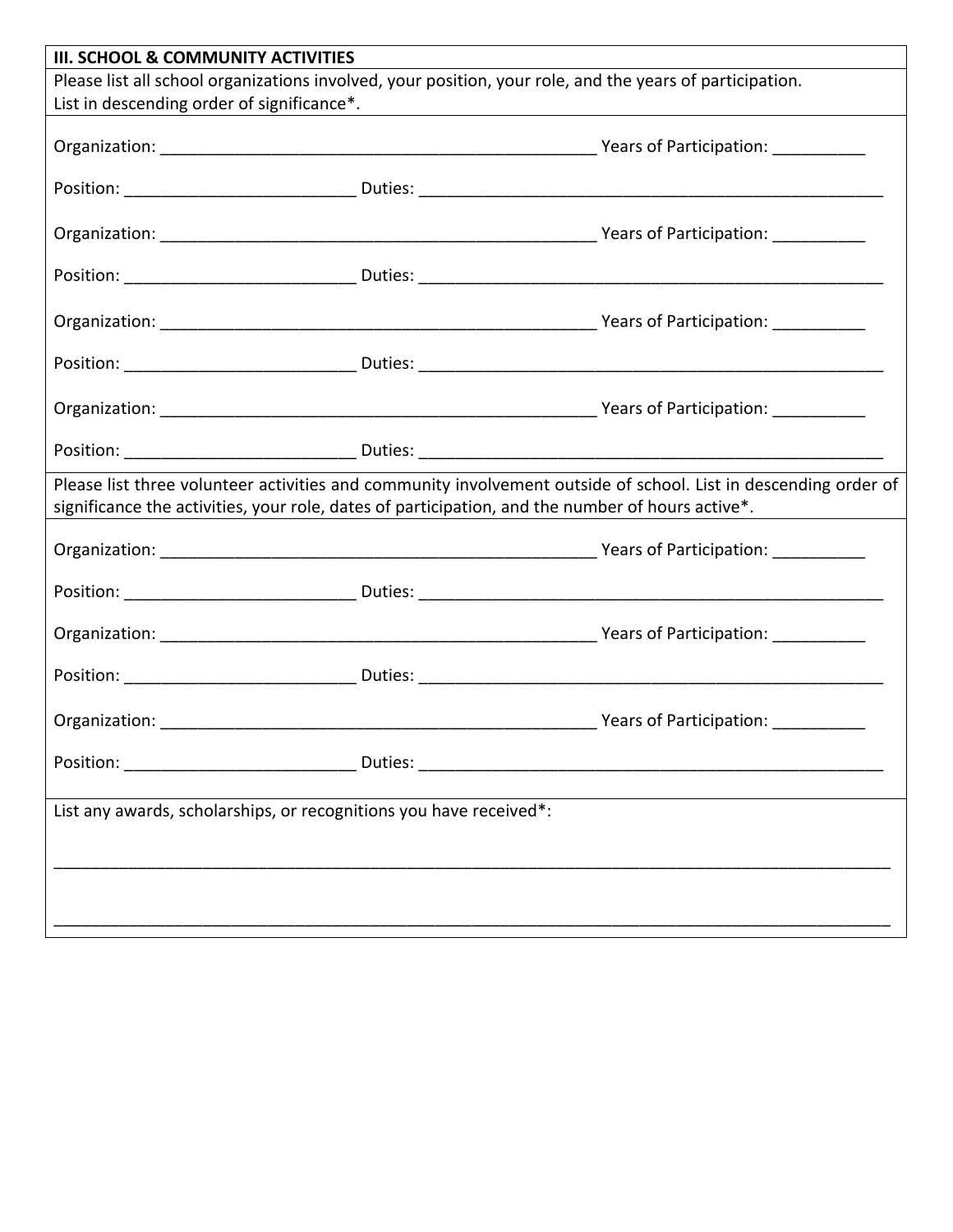| <b>IV. SHORT ANSWERS</b>                                                                                                                     |
|----------------------------------------------------------------------------------------------------------------------------------------------|
| Please complete all short answers in 100-200 words.                                                                                          |
| 1. Please describe your career goals and how this scholarship will help you continue your education.*                                        |
| 2. Please describe how you have demonstrated leadership ability both in and out of school.*                                                  |
| 3. Describe how your volunteer activities and community involvement listed in Section III help prepare you to<br>achieve your career goals.* |
| 4. Discuss a special attribute or accomplishment that sets you apart.*                                                                       |
| 5. Tell us about a past mistake and how you have grown from that mistake.*                                                                   |

6. Who in your life has been your biggest influence and why?\*